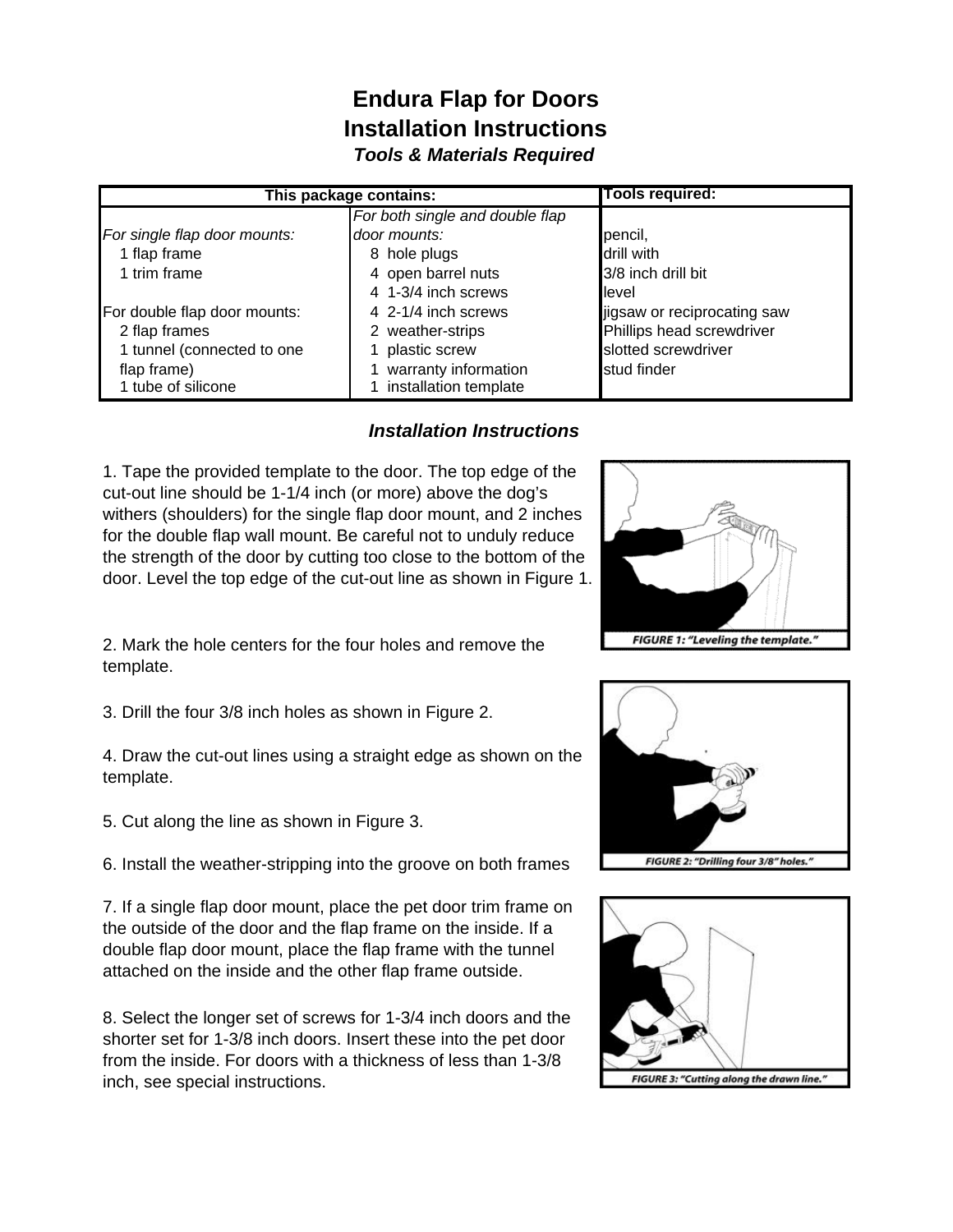9. Install the barrel nuts from the outside. Installing the barrel nuts can be difficult. To assist in holding on to the barrel nuts, use the plastic screw. Force the plastic screw into the barrel nut until you hear it click as shown assembled in Figure 4. It can then be mated to the frame screw. Start all four screws and barrel nuts as shown in Figure 5, but do not tighten.

10. Before tightening down the screws, check that the pet door is level and adjust as needed.

11. Tighten the screws until the weather-stripping compresses and the pet door touches the door. Do not over tighten.

12. Hammer the hole covers into the frame using the wooden end of a hammer (or similar non metal tool).

13. Apply silicone along the inside of the tunnel where it mates with the flap frames to seal your pet door from the elements. Failure to seal your pet door can lead to severe water damage.

**See Next Page for Special Installation Instructions for doors less than 1-3/8" Thick**